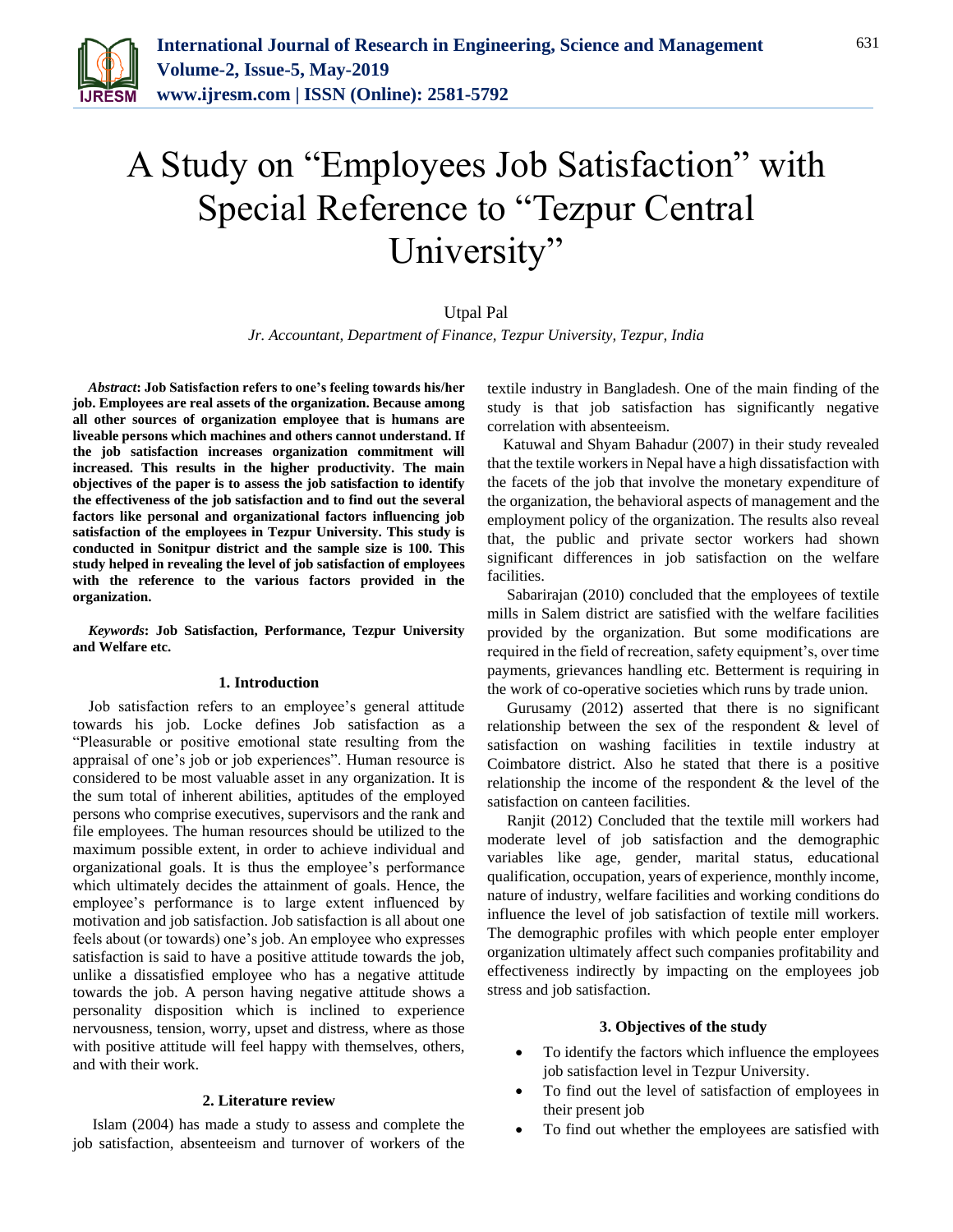

their welfare measure which are available in the University?

# **4. Scope of the study**

Job Satisfaction is a general attitude towards one's job, the difference between the amount of reward workers receive and the amount they believe they should receive. An employee's performance and satisfaction are likely to be higher if his or her values fit well with the organization. For instance, Job satisfaction is an individual general attitude towards his or her job. Job satisfaction should be major determinants of an employee organizational citizenship behavior. A satisfied employee's will be having positive attitude towards his or her job would go beyond the normal expectation in his or her job. A person who places high importance on imagination, independence and freedom is likely to be poorly matched with an organization that seeks conformity from its employees.

# **5. Research methodology**

- *Research methodology:* Research Methodology is a way to systematically solve the research problem. It may be understood as a science of studying how research is done scientifically.
- *Research design:* The preparation of the design of the research project, popularly known as the research design. A research design is the arrangement of conditions for collection and analysis of data in a manner that aims to combine relevance to the research purpose with economy in procedure.
- *Sampling techniques/ design:* A sample design is a definite plan for obtaining a sample from a given population. It refers to the technique or the procedure the researcher would adopt in selecting items for the sample. In this study non-probability sampling method is used.
- *Area of the study:* This study conducted at job satisfaction of employees in the Tezpur University, Sonitpur. This study has been conducted at various factors and classes of workers in various departments.
- *Sample size:* A sample of 100 respondents was taken from the Tezpur University, Napaam, Sonitpur.
- *Data collection: a) Primary Data:* The researcher has collected the primary data which was obtained by using a questionnaire specifically designed to fulfill the data needs of the problem at hand. Such data are original in character.
- *Secondary Data:* Secondary data were collected from the profile of the Institution.
- *Tools used in the study:* The collected data has been tabulated for simple and easy percentage analysis and meaningful interpretation. Graphical representation is also done to facilitate comparison and thereby to drawn conclusion. To find the extent of relationship

between the variables chi-square test is also applied to test the assumption of the study.

### **6. Hypothesis**

- H0 1: There is no significant difference in the opinion of the respondents regarding experience with respect to income level.
- H1 1: There is a significant difference in the opinion of the respondents regarding experience with respect to income level.
- H0 2: There is no significant difference in the opinion of the respondents regarding individual general attitude with respect to individual cognitive relationship.
- H1 2: There is a significant difference in the opinion of the respondents regarding individual general attitude with respect to individual cognitive relationship.
- H0 3: There is no significant difference in the opinion of the respondents regarding highly responsible to my job with respect to highly interesting.
- H1 3: There is a significant difference in the opinion of the respondents regarding highly responsible to my job with respect to highly responsible to my job.
- H0 4: There is no significant difference in the opinion of the respondents regarding payments are based on job performance with respect to working hours are comfortable.
- H1 4: There is a significant difference in the opinion of the respondents regarding payments are based on job performance with the respect to working hours are comfortable given to them in the organization.

### **7. Limitations of the study**

The study was conducted only for the employees in Tezpur University. Due to the busy shift timings the sample size is taken to be 100. Time was a major constraint in collecting the data. Some of the respondents hesitated to express their views.

# **8. Findings**

Most of the respondents are agree with the attitude makes job more satisfactory. Majority of the respondents strongly agree with individual cognitive relationship. The respondents are strongly agreed with the job responsibility. Respondents have high responsibility towards their job interest. Majority of the respondents are agreed with to make job satisfaction is pleasurable. Some of the respondents are disagree with the rewards system. Majority of the respondents are strongly agreed with the gaining knowledge from job satisfaction. Most of the respondents are strongly agree with the adequate skills required to perform the job. Maximum number of the respondents are disagreed with the labour turnover are reduced due to job satisfaction. Some of the respondents are strongly agree with